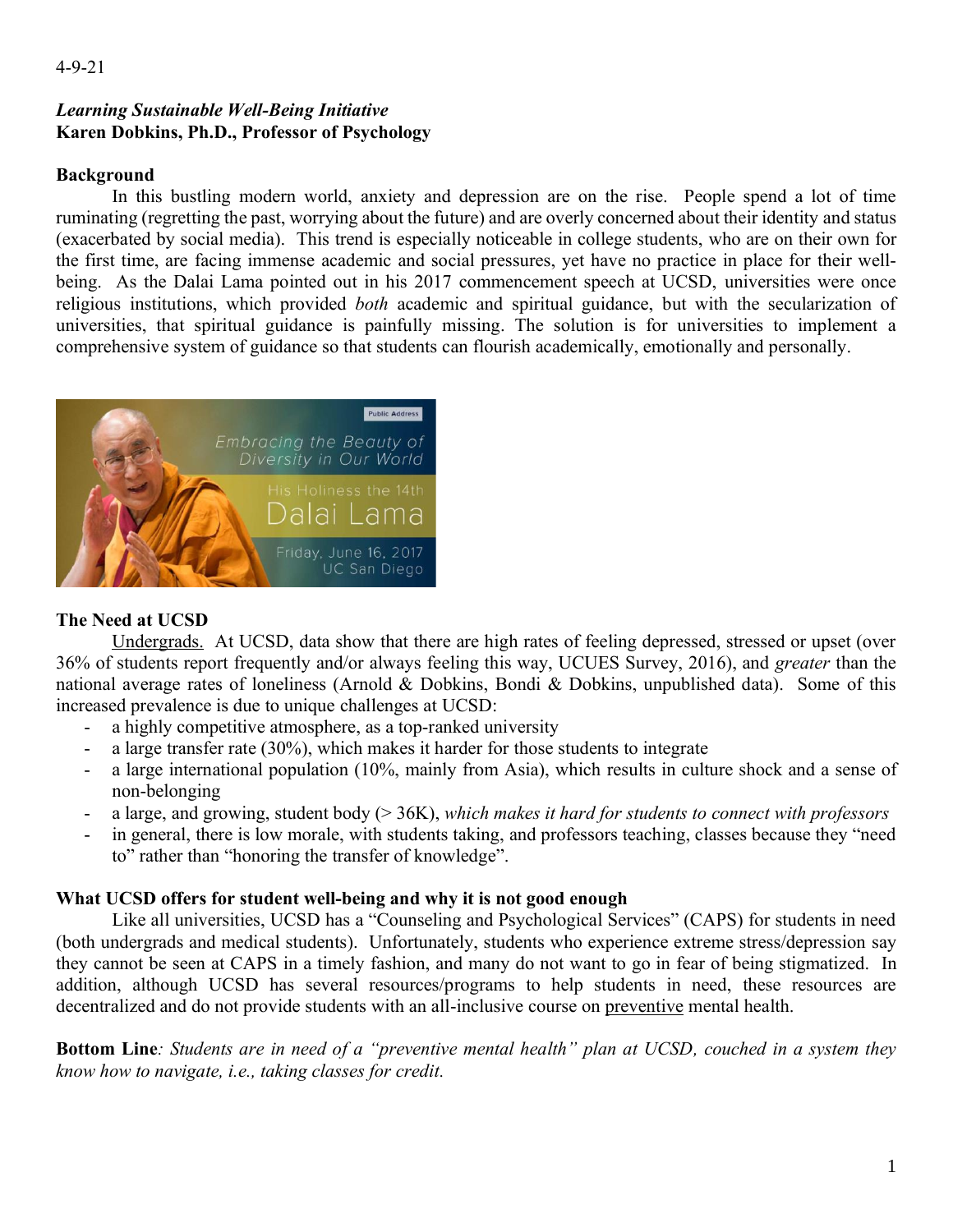## **Learning Sustainable Well-Being (LSW) is a 10 week (16 hour) course in learning….** *Compassion for Self and Others*

The LSW initiative was conceived by Professor Dobkins in 2018, *with the ultimate goal of testing the effectiveness of scaling up a campus-wide 1-unit class on mental well-being (being taught by Dobkins since 2014).*

*Brief History of the LSW Course*

## Spring 2014 – Spring 2019: **"Compassion for Self and Others" (taught at UCSD 1 - 2x/year)**

- Freshman seminar TMC87, on "compassion for self and others"
- 20 person class, 1x/week for 1'20"
- I received \$1000 (to be used for my lab)
- 1 unit, P/NP based solely on attendance
- Through an IRB, we collect well-being data pre- and post-class
- Data, and testimonials, show improvements in well-being
- For Fall 2018, we had control data**,** i.e., students tested in the same quarter as the LSW students, and who answered being "very interested in a 1 unit well-being course" on our survey.

# Spring 2019: I get permission to teach as a 100-person class, with 4 UGIAs

Changed name to "Psych 88: Learning Sustainable Well-being (LSW): Compassion for Self and Others"

#### *By end of Spring 2021, I will have taught "Psych 88: LSW" 4 times (once in person, 3x remotely because of Covid)* **Fall 2019, Spring 2020, Fall 2020, Spring 2021**

- 100 person class,  $1x$ /week for  $1'20''$  (has filled, with a waitlist, every time)
- I received \$1000 (to be used for my lab)
- 1 unit, P/NP based on
	- Weekly reflection essays "what I learned this week"
	- final 2 minute video "what was my breakthrough from this class"
- 4 UGIAs are trained by me to lead the exercises, so that they can help facilitate now that the class is so large (100 person, which makes each breakout group = 20 person)
- Through an IRB, we collect well-being data pre- and post-class, *this time with a control group of people interested in taking the class, but who are not currently taking it*
- Data, and testimonials, show improvements in well-being (compared to **controls)**
- Controls are students tested in the same quarter as the LSW students, and who answer being "very" interested in a 1 unit well-being course" on our survey.
- *Data are still being analyzed, including a 5 month follow up*

# *In Fall, 2021, I will teach in person*

# DATA to date

- 1) *Quantitative*: By Fall 2021, we will have data from about
	- 300 people taught over zoom (Spring 2020, Fall 2020, Spring 2021)
	- 200 people taught in person (Fall 2019, Fall 2021)
	- …..allowing us to compare effectiveness for in person vs. remote
- 2) *Qualitative*: We have many testimonials written over the years and are now embarking on collecting interview data and analyzing the data qualitatively, which is now a common methodology in the Dobkins lab.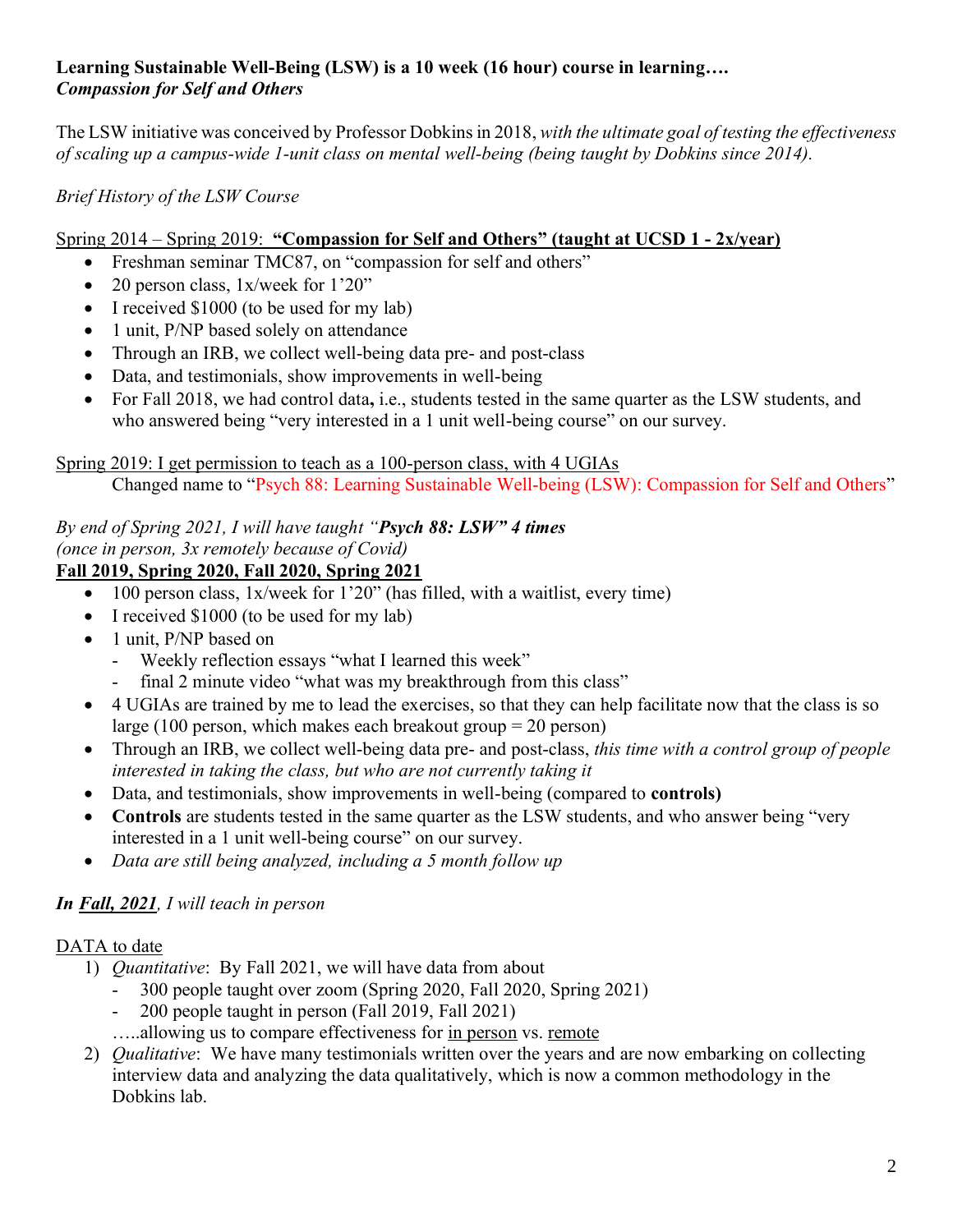#### **Sample Data**

Since Fall 2018, the Dobkins lab has been collecting data to examine the following:

A) *Interest* in a Well-Being Class (Shown: Spring 2019 data, although data are still being collected): We asked 6051 students at UCSD how interested they would be in taking a well-being class if it counted for credit. Not only is there strong interest, the mode response from students is "extremely interested".



B) Does Mindfulness Decrease *Loneliness and Stress*? (Shown: Spring 2019 data, although data are still being collected)

In the sample of 6051, we looked at the relationship between trait Mindfulness and i) Loneliness and ii) Stress. We see that students higher in trait Mindfulness have significantly less Loneliness and Stress, suggesting that courses in Mindfulness should help the loneliness (and stress) problem at UCSD.



C) *Effectiveness of Course* on Well-Being (Fall 2018 Data): Since 2014, Dobkins has been teaching a well-being class at UCSD (*as a freshman seminar, 1.5 hours/week to class sizes of 20, in a roundtable format*) entitled "Compassion for Self and Others" (based on Mindfulness, Positive Psychology, Cognitive Therapy and Neuroscience, see [syllabus\)](http://karendobkins.ucsd.edu/files/2021/04/psych88.pdf).

Data collected from Fall 2018, which compared Compassion for Self and Others (CSO) students to a wait-list control, showed significant improvements in practicing the principles of the course, Psychological well-being, and trait Mindfulness.





D) Academic Success vs. Well-Being: Working with the Appointment of University Registrar and the Privacy Officer at Academic Affairs, and with our IRB approval (#161450), we are obtaining academic records from UCSD students to determine the *link* between well-being and academic success (GPA, retention, time to graduate, placement). *Data are not yet analyzed*.